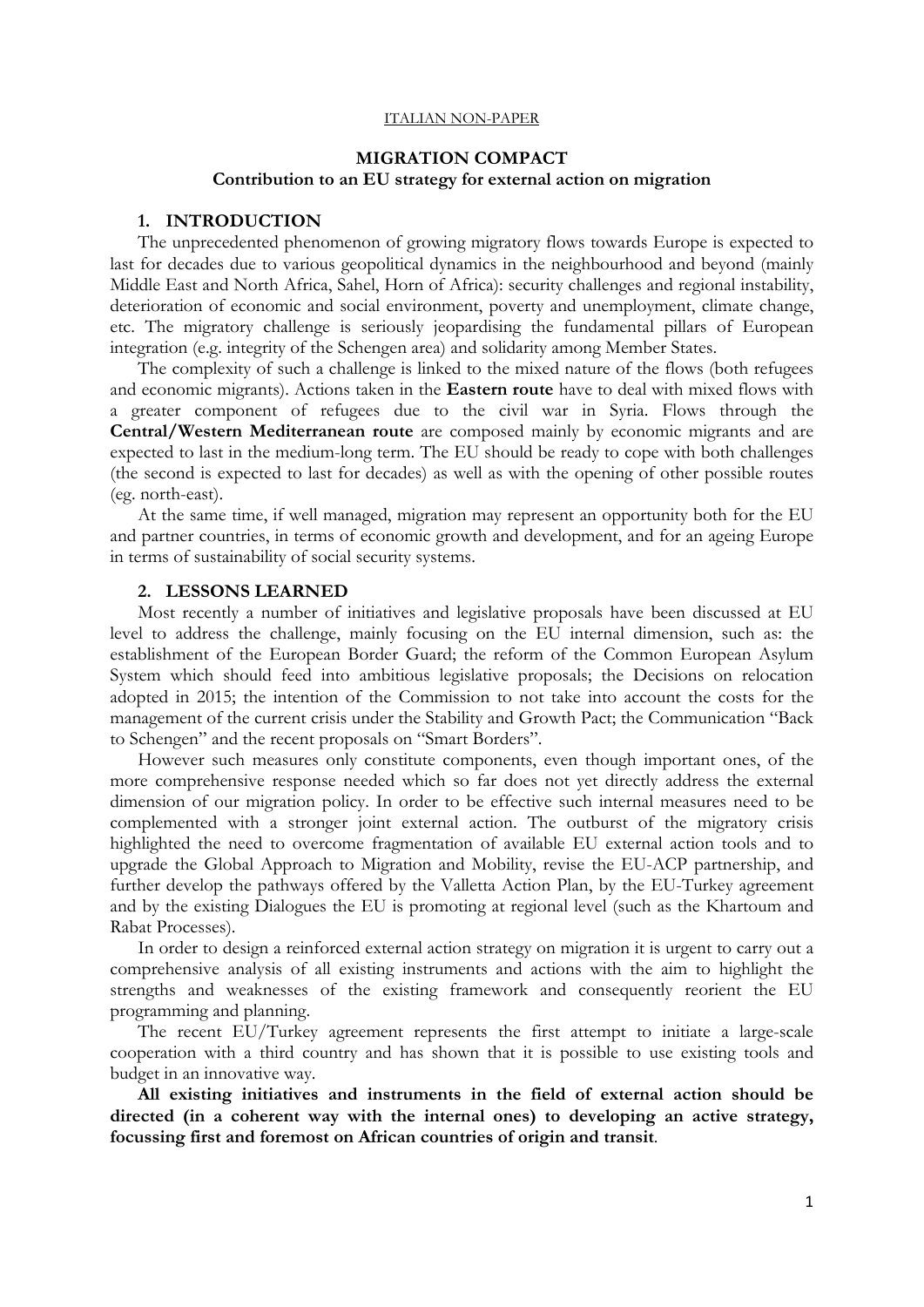## **3. THE WAY FORWARD: "THE FAIR GRAND BARGAIN"**

The first step of the strategy should concern the **identification of key partner countries** to cooperate with on migratory issues and the definition of the kind of cooperation to develop with each of them. A matrix should be defined, on the basis of different migratory features of each country (origin, transit, origin and transit) and be adapted according to the characteristics of the country (e.g: economic and social trends, security, climate change, etc..). The Country Fiches prepared by the Commission and the EEAS are a good starting point and an example of interinstitutional cooperation which is much needed to improve our approach. Such a mapping should be accompanied by a thorough needs assessment to be carried out together with the third country, in a genuine spirit of co-ownership, and should become the basis for Country Specific Action Plans for an enhanced Partnership.

The EU should upgrade its commitment on priorities identified by the third country, while the latter should upgrade its commitment on priorities identified by the EU.

### **3.1 The EU may offer**:

- **Investment Projects** with a high social and infrastructural impact to be identified together with the partner country as a crucial incentive for enhancing cooperation with the EU. To that end, programming of external action financial instruments (EDF, DCI, ENI, etc…) should be reoriented and a new EU Fund for Investments in third countries should be established.
- **"EU-Africa bonds"** to facilitate the access of African countries to capital markets (with a medium-to-long-term perspective in order to ensure capital availability for growth and sustainable prosperity schemes), as well as other innovative financing initiatives (facilitating remittances and their re-investment and blending mechanisms, etc.), in synergy with the  $EIB<sup>1</sup>$  and other European and international financial organizations.
- **Cooperation on security**: mainstreaming migration (border management/control, customs, criminal justice, management of migrants and refugees in line with international standards) in the mandate of existing and future CSDP missions in Africa (Sahel; a reflection could also be conducted for the Horn of Africa). The logical next step in this process would be a regional grouping of missions to better manage a phenomenon that, by definition, has a "cross-border" dimension. Support should also be ensured to existing regional processes aimed at regional cooperation in security and migration domain (e.g. the G5 Sahel). This approach should go alongside the practical implementation of the Capacity Building for Security and Development concept ("CBSD"), coupling training with adequate equipment.
- **Legal migration opportunities**, building upon the pillars set out at the Tampere European Council in 1999, as an incentive that could include: entry quotas for workers, information on job opportunities in Europe for third countries nationals, pre-departure measures (including language and vocational training) in collaboration with European companies ready to employ manpower from third countries, matching of demand and supply of jobs, professional and social integration in the host Member States, Erasmus Plus programmes for students and researchers. Initiatives on circular migration as well as south-to-south migration opportunities should be further explored.
- **Resettlement schemes** as compensation for the burden on those countries that engage in establishing national asylum systems in line with international standards.

<sup>&</sup>lt;sup>1</sup> See European Council Conclusions, 17-18 March 2016, doc. 12/1/16.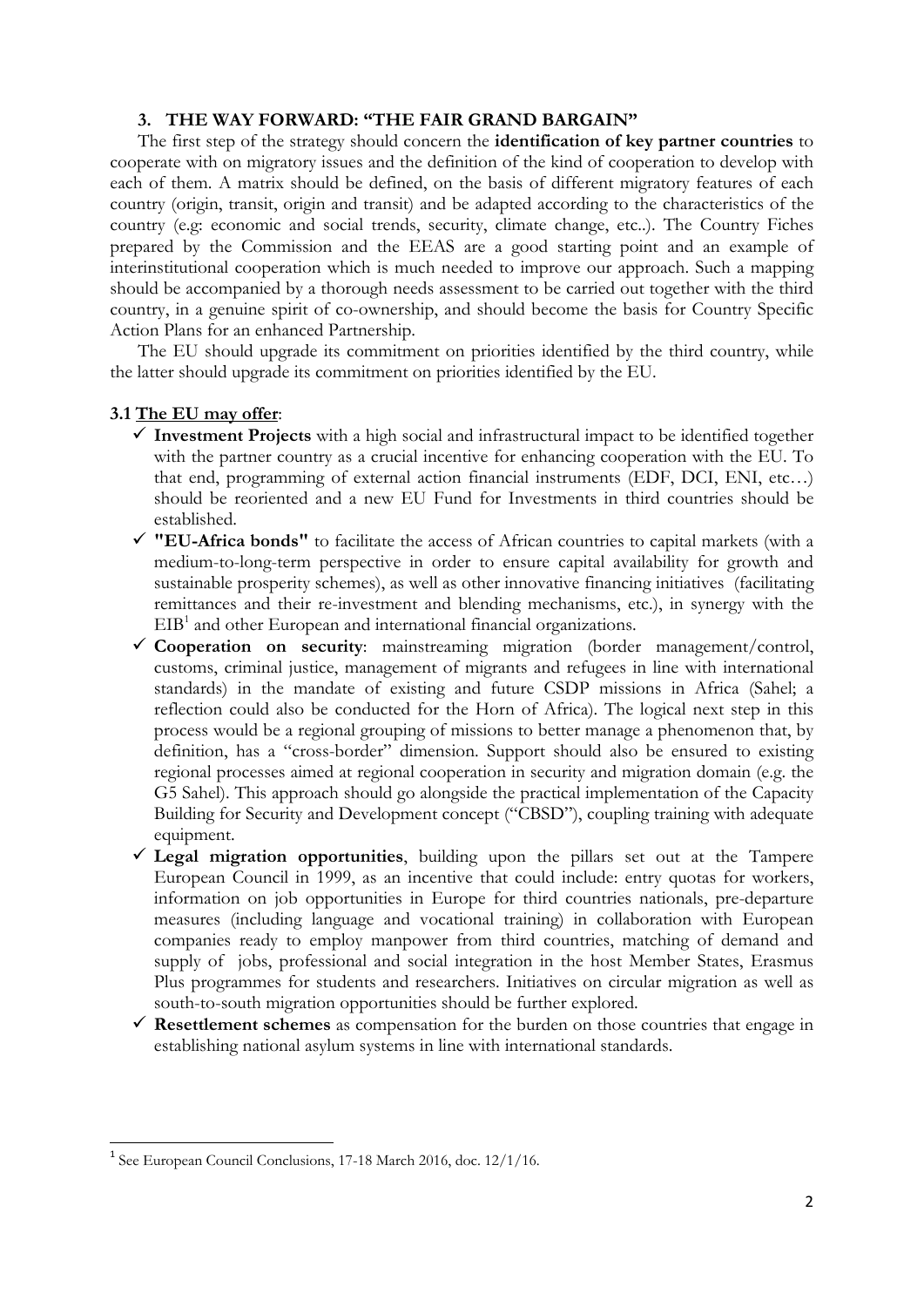## **3.2 The EU may ask**:

- Commitment on effective **Border Control** and **reduction of flows towards Europe.** The EU should help with "capacity building" initiatives and supply of equipment and technologies. Third countries should also engage in Search and Rescue activities. The European Border Guard, within its new mandate, has to step up the cooperation with third countries and have a coordinating role.
- **Cooperation on returns/readmissions**, focusing on operational agreements, reciprocal posting of liaison officers in third countries and Member States to speed up identification and issuing of travel documents. The EU should fund these secondments as well as reintegration programmes for returnees. The third country should accept repatriations also via charter flights organized by individual Member States or by the European Border Guard. The EU should provide assistance in the development of biometric databases and IT systems for civil registers. Development of readmission cooperation among third countries should be supported by the EU. The EU should promote a coherent revision of the EU-ACP partnership (post-Cotonou) in line with EU priorities on migration, including the full implementation of obligations under art. 13.5 of the Cotonou agreement.
- **Management of migration and refugee flows**: third countries should be supported in establishing a system of reception and management of migratory flows (including infrastructures and logistics), which should foresee careful on-site screening of refugees and economic migrants, coupled with resettlement measures to Europe for those in need of international protection and returns for irregular migrants.
- **Establishment of asylum systems:** the EU should support third countries in establishing national systems, in line with international standards, which offer on-site protection ("safe harbours") to those in need. The experience of relevant international organizations such as UNHCR and IOM could be used to help third countries to establish reception centres for refugees, financed by the EU.
- $\checkmark$  To strengthen the **fight against trafficking in human beings and smuggling of migrants** also through joint police and judicial cooperation.

To implement this approach, **the new European Border Guard** (in particular the new Office for Returns) **should develop a plan** (already before the entry into force of the Regulation) **for joint EU return operations** to be financed with the EU budget and for supporting return operations from third countries of transit to countries of origin (where cooperation on readmission is in place). The possibility for Member States having privileged relations with specific third countries to lead and organize (with the support of the Agency) joint return operations should be explored. The EU should use in an effective way its network of Delegations, the new Border Guard and all Common Security Defense Policy instruments. This effort could be complemented by contributions from Member States.

All EU and MS existing security, foreign and development policy instruments should be strategically combined to maintain a **constant European law enforcement presence in the Saharan belt** with the objective of formally training, equipping, assisting and cooperating on security with countries in the region (border control, joint patrolling, irregular migration and trafficking, terrorism, drugs, organised crime, etc.), while informally improving our early warning and prevention mechanisms.